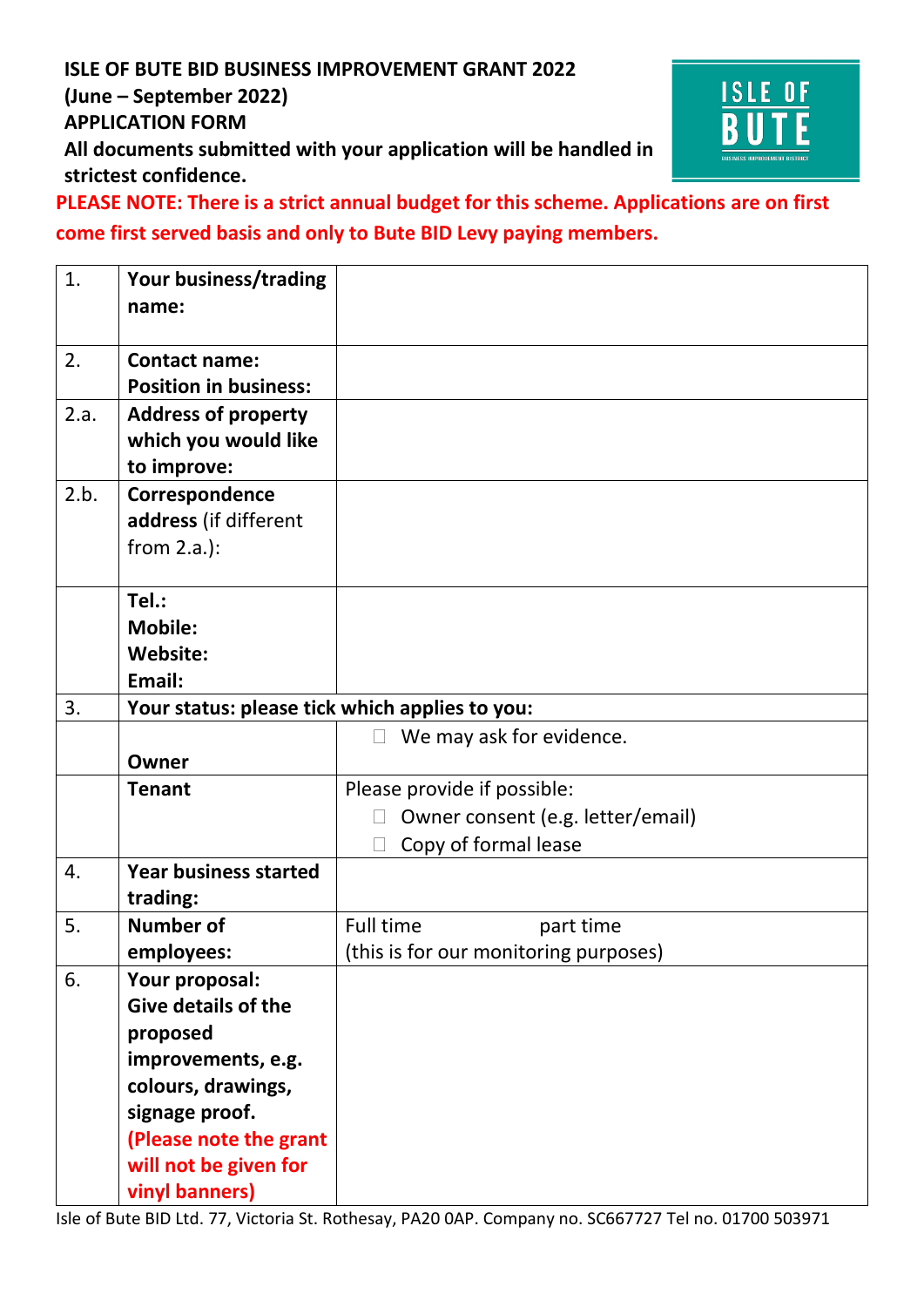|    | Photographs (as jpg)<br>of current condition<br>of property must be<br>provided. These may<br>be used on our Bute<br><b>BID website.</b><br>Design/ drawings<br>where possible.<br><b>Explain how the</b><br>appearance of your<br>business premises will<br>be improved for<br>potential customers |                                                                                                                                                                                                                                                                                                                                                                                                                                                                     |
|----|-----------------------------------------------------------------------------------------------------------------------------------------------------------------------------------------------------------------------------------------------------------------------------------------------------|---------------------------------------------------------------------------------------------------------------------------------------------------------------------------------------------------------------------------------------------------------------------------------------------------------------------------------------------------------------------------------------------------------------------------------------------------------------------|
| 7. | <b>Quotations</b>                                                                                                                                                                                                                                                                                   | Work element 1: (e.g. painting)                                                                                                                                                                                                                                                                                                                                                                                                                                     |
|    | Please provide if                                                                                                                                                                                                                                                                                   | £<br>a.                                                                                                                                                                                                                                                                                                                                                                                                                                                             |
|    | possible two                                                                                                                                                                                                                                                                                        | $\pmb{\mathsf{f}}$<br>b.                                                                                                                                                                                                                                                                                                                                                                                                                                            |
|    | written tenders for                                                                                                                                                                                                                                                                                 | £<br>c.                                                                                                                                                                                                                                                                                                                                                                                                                                                             |
|    | each element of                                                                                                                                                                                                                                                                                     |                                                                                                                                                                                                                                                                                                                                                                                                                                                                     |
|    | the work.                                                                                                                                                                                                                                                                                           | Work element 2: (e.g. joinery)                                                                                                                                                                                                                                                                                                                                                                                                                                      |
|    | • Copies of original                                                                                                                                                                                                                                                                                | £<br>a.                                                                                                                                                                                                                                                                                                                                                                                                                                                             |
|    | tenders should be                                                                                                                                                                                                                                                                                   | £<br>b.                                                                                                                                                                                                                                                                                                                                                                                                                                                             |
|    | attached on                                                                                                                                                                                                                                                                                         | £<br>c.                                                                                                                                                                                                                                                                                                                                                                                                                                                             |
|    | contractor's letter                                                                                                                                                                                                                                                                                 | Work element 1: (e.g. signage design)                                                                                                                                                                                                                                                                                                                                                                                                                               |
|    | head.                                                                                                                                                                                                                                                                                               | £<br>a.                                                                                                                                                                                                                                                                                                                                                                                                                                                             |
|    | • Awards may be                                                                                                                                                                                                                                                                                     | $\pmb{\mathsf{f}}$<br>b.                                                                                                                                                                                                                                                                                                                                                                                                                                            |
|    | based on lowest<br>quote                                                                                                                                                                                                                                                                            | £<br>C                                                                                                                                                                                                                                                                                                                                                                                                                                                              |
|    | <b>Total of proposed</b>                                                                                                                                                                                                                                                                            | <b>Total of proposed quotations</b>                                                                                                                                                                                                                                                                                                                                                                                                                                 |
|    | works                                                                                                                                                                                                                                                                                               |                                                                                                                                                                                                                                                                                                                                                                                                                                                                     |
|    |                                                                                                                                                                                                                                                                                                     | <b>NET</b><br>______________________                                                                                                                                                                                                                                                                                                                                                                                                                                |
|    |                                                                                                                                                                                                                                                                                                     | <b>VAT</b><br>$\begin{tabular}{ccccc} \multicolumn{2}{c }{\textbf{1} & \multicolumn{2}{c }{\textbf{2} & \multicolumn{2}{c }{\textbf{3} & \multicolumn{2}{c }{\textbf{4} & \multicolumn{2}{c }{\textbf{5} & \multicolumn{2}{c }{\textbf{6} & \multicolumn{2}{c }{\textbf{6} & \multicolumn{2}{c }{\textbf{6} & \multicolumn{2}{c }{\textbf{6} & \multicolumn{2}{c }{\textbf{6} & \multicolumn{2}{c }{\textbf{6} & \multicolumn{2}{c }{\textbf{6} & \multicolumn{2}{$ |
|    |                                                                                                                                                                                                                                                                                                     | Total <b>The Community of The Community</b>                                                                                                                                                                                                                                                                                                                                                                                                                         |
|    |                                                                                                                                                                                                                                                                                                     | YES / NO<br>Are you VAT registered?                                                                                                                                                                                                                                                                                                                                                                                                                                 |
|    |                                                                                                                                                                                                                                                                                                     | Grant is only paid on VAT if it is not reclaimable by the<br>applicant.                                                                                                                                                                                                                                                                                                                                                                                             |